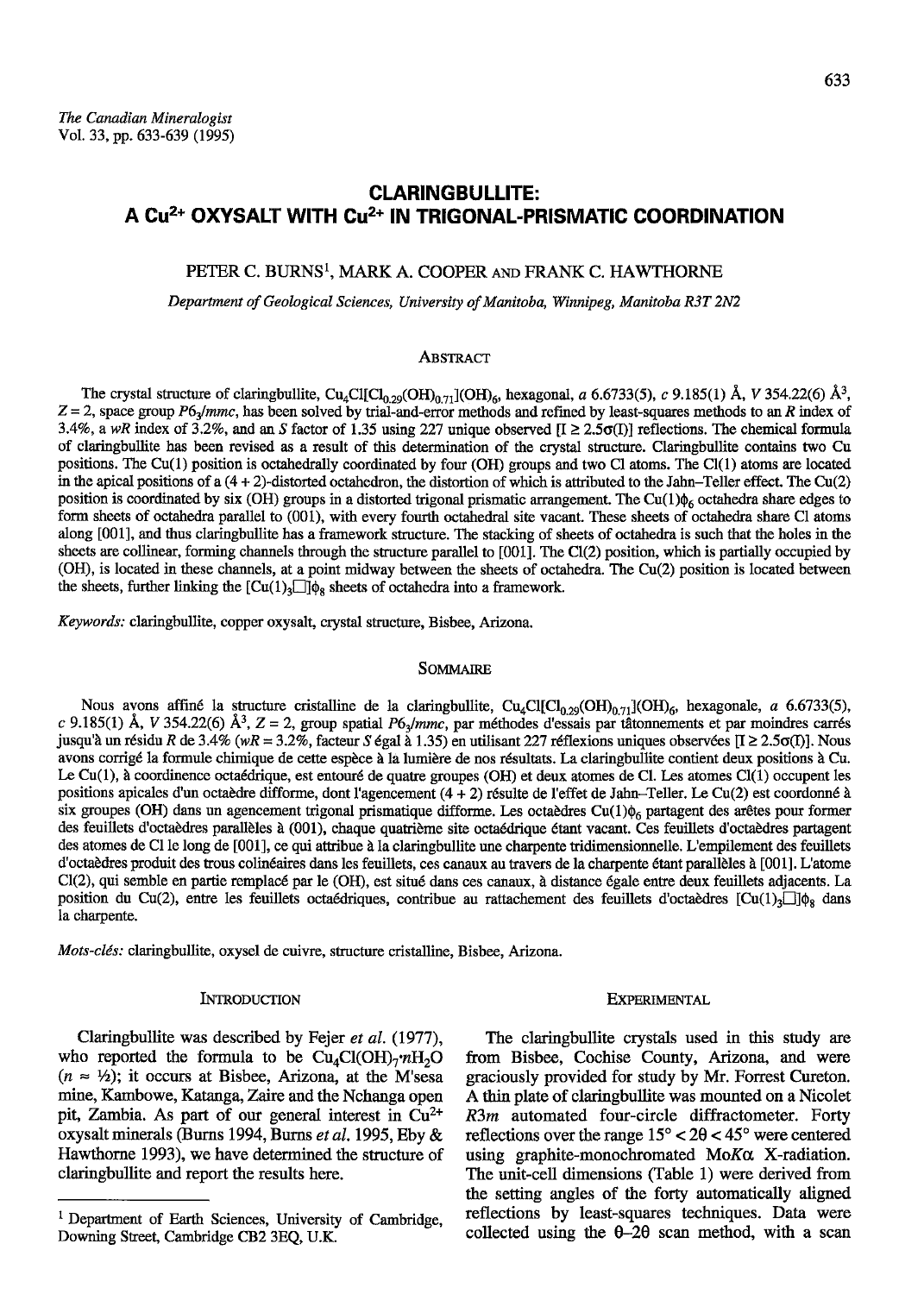TABLE 1. MISCELLANEOUS INFORMATION FOR CLARINGBULLITE

| Space Group   | P6Jmmc                    | Crystal Size (mm)     | 0.36x0.59 |
|---------------|---------------------------|-----------------------|-----------|
| a (Å)         | 6.6733(5)                 |                       | x0.02     |
| $c(\lambda)$  | 9.185(1)                  | Total Ref.*           | 1346      |
| $V(\AA^3)$    | 354.22(6)                 | $I \geq 2.5\sigma(I)$ | 227       |
|               |                           | $R_{\rm n}$           | 1.9%      |
| μ             | $12.37$ mm <sup>-1</sup>  | Final R               | 3.4%      |
| $D_{\rm CAL}$ | $3.882$ g/cm <sup>3</sup> | Final wR              | 3.2%      |
| F(000)        | 396.7                     | Final S               | 1.35      |

Largest difference peak in Fourier map  $0.76 \text{ e}/\text{\AA}^3$ Largest difference hole in Fourier map -1.18 e/ $\AA$ <sup>3</sup>

Unit-cell contents  $2\{Cu_4Cl[Cl_{0,29}(OH)_{0,71}](OH)_6\}$ 

 $R = \sum (|F_o| - |F_e|)/\sum |F_o|$  $wR = [\Sigma w(|F_{\rm e}| - |F_{\rm e}|)^2/\Sigma wF_{\rm e}^2]^4, w = 1/\sigma^2(F)$  $S = [\sum w(|F_n|-|F_n|)^2/(m-n)]^4$ , for *m* observations and *n* parameters

\* Total Ref. is the total number of reflections collected minus the number of reflections omitted due to absorption correction.

range of 2.3°. A variable scan-rate inversely proportioned to the peak intensity was used, with maximum and minimum scan-rates of  $29.3^{\circ}20/\text{min}$  and 3.9°20/min, respectively. A total of 1535 reflections was measured over the range  $4^{\circ} \le 20 \le 60^{\circ}$ , with index ranges  $0 \le h \le 9, -9 \le k \le 0, -12 \le l \le 12$ . Two standard reflections were measured every fifly-eight reflections; there were no significant changes in their intensities during data collection. An empirical absorption correction, based on 36 psi-scans of each of 11 reflections over the range  $7 \le 20 \le 59^{\circ}$  was applied, with the assumption that the crystal can be modeled as a {001} plate. The absorption correction reduced  $R($ azimuthal $)$ from 8.3 to 2.6%. One hundred and eighty-eight reflections with a plate-glancing angle less than  $5^\circ$ were discarded. The value of  $5^\circ$  was determined by using a range of glancing angles between 3 and  $20^{\circ}$ , and determining where the effect of increasing the glancing angle produced no improvement in the refinement. The remaining data were corrected for Lorentz, polarization and background effects, and equivalent reflections were merged, giving an  $R_{\text{INT}}$  of 1.9%; of the 1347 reflections remaining after the absorption correction, there were 227 unique observed reflections  $[I \ge 2.5\sigma(I)].$ 

# STRUCTURE SOLUTION AND REFINEMENT

Scattering curves for neufial atoms, together with anomalous dispersion corections, were taken from Cromer & Mann (1968) and Cromer & Liberman  $(1970)$ , respectively. R indices are of the form given in Table 1 and are expressed as percentages. The Siemens SHELXTL PLUS (PC version) system of programs was used throughout this study.

Systematic absences indicate that the probable space-groups of claringbullite are  $P6_3/mmc$ ,  $\overline{P62c}$ , and  $P6<sub>3</sub>mc$ ; intensity statistics favor the presence of a center of symmetry. Attempts to solve the structure in these space groups using both direct methods and Patterson techniques consistently failed to give a recognizable solution. Eventually, trial-and-error methods were used to obtain a partial solution in the space group  $\overline{P62c}$ , and the calculation of subsequent difference-Fourier maps permitted a structure model to be assembled. However, it became apparent that the correct space-group is not  $P\overline{6}2c$ , as indicated by very high correlation of atomic positional parameters in the least-squares refinement; we transformed the solution into the space group  $P6_3/mmc$ , which the successful refinement shows to be the space group of claringbullite. The stucture model consists of two Cu atoms at the  $6g$  and  $6h$  ( $6h$  is one-third occupied) positions, two Cl atoms at the  $2c$  and  $2b$  positions, and an O atom on the  $12k$  position. Refinement of the positional parameters and an isotropic-displacement model gave an  $R$  index of 10.0%. Conversion to an anisotropicdisplacement model, together with the refinement of all parameters, converged to an  $R$  index of 3.9% and a wR

TABLE 2. ATOMIC AND DISPLACEMENT (x10<sup>4</sup>) PARAMETERS FOR CLARINGBULLITE

|       | x             | ν         | z             | $*U_{\text{equiv}}$ | $U_{11}$ | $U_{\mathbf{z}}$ | $U_{33}$ | $U_{23}$ | $U_{13}$ | $U_{12}$ |
|-------|---------------|-----------|---------------|---------------------|----------|------------------|----------|----------|----------|----------|
| Cu(1) | 圪             | 0         | 0             | 145(3)              | 91(3)    | 88(4)            | 256(5)   | $-61(4)$ | $-30(2)$ | 44(2)    |
| Cu(2) | 0.3711(2)     | 0.7422(4) | $\frac{3}{4}$ | 84(8)               | 86(9)    | 124(13)          | 54(10)   | 0        | 0        | 62(6)    |
| Cl(1) | $\frac{2}{3}$ | 丛         | ¾             | 239(11)             | 235(13)  | 235(13)          | 247(18)  | 0        | 0        | 118(7)   |
| Cl(2) | 0             | 0         | 34            | 436(26)             | 396(30)  | 396(30)          | 515(48)  | 0        | 0        | 198(15)  |
| O(1)  | 0.2017(3)     | 0.7983(3) | 0.9082(4)     | 105(10)             | 84(11)   | 84(11)           | 138(14)  | 17(7)    | $-17(7)$ | 34(12)   |
| H(1)  | 0.125(2)      | 0.875(2)  | 0.868(7)      | 200                 |          |                  |          |          |          |          |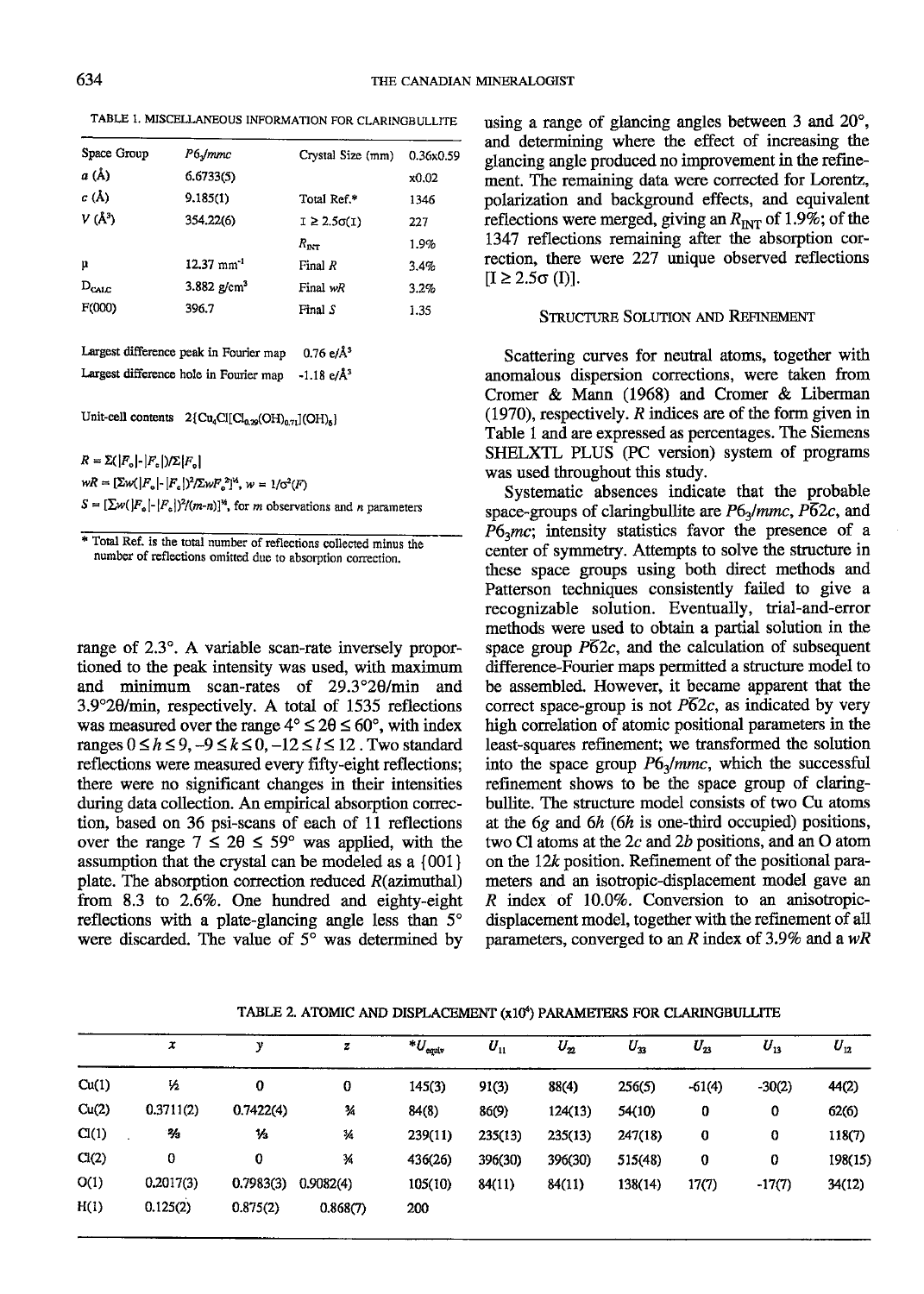| TABLE 3. SELECTED INTERATOMIC DISTANCES (Å) AND ANGLES (°) |  |  |
|------------------------------------------------------------|--|--|
| FOR CLARINGBULLITE                                         |  |  |

| $Cu(1)\phi_6$ octahedron     |          |    |                           |          |    |
|------------------------------|----------|----|---------------------------|----------|----|
| $Cu(1)-Cl(1)$                | 2.997(1) | x2 |                           |          |    |
| $Cu(1)-O(1)$                 | 1.951(2) | x4 |                           |          |    |
| $Cl(1)-O(1)$                 | 3.662(2) | x4 | $Cl(1)-Cu(1)-O(1)$        | 93.0(1)  | x4 |
| $Cl(1)-O(1)$                 | 3,489(3) | x4 | $Cl(1)-Cu(1)-O(1)$        | 87.0(1)  | х4 |
| $O(1)-O(1)$                  | 2.634(2) | x2 | $O(1)$ -Cu(1)- $O(1)$     | 84.9(1)  | х2 |
| $O(1)-O(1)$                  | 2.878(4) | x2 | $O(1)$ -Cu(1)-O(1)        | 95.1(1)  | x2 |
| $Cu(2)\phi_6$ trigonal prism |          |    |                           |          |    |
| Cu(2)-O(1)a,b                | 2.438(3) | x2 |                           |          |    |
| $Cu(2)-O(1)$                 | 1.988(2) | x4 |                           |          |    |
| $O(1)a, b-O(1)$              | 2.634(2) | x4 | $O(1)a, b$ $Cu(2)$ $O(1)$ | 72.3(1)  | x4 |
| $O(1)a, b-O(1)$              | 3.922(5) | х4 | $O(1)a, b-Cu(2)-O(1)$     | 124.5(1) | x4 |
| $O(1)-O(1)$                  | 2.634(2) | x2 | $O(1)$ -Cu(2)- $O(1)$     | 83.0(1)  | x2 |
| $O(1)-O(1)$                  | 2.906(7) | x2 | $O(1)$ -Cu(2)-O(1)        | 93.9(1)  | x2 |
| $O(1)a-O(1)b$                | 2.906(7) |    | $O(1)a-Cu(2)-O(1)b$       | 73.2(2)  |    |
| hydrogen bonding             |          |    |                           |          |    |
| $H(1) - O(1)$                | 0.96(3)  |    | $H(1)\cdots Cl(2)$        | 1.81(4)  |    |
| $O(1)$ - $Cl(2)$             | 2.747(2) |    | $O(1)-H(1)-Cl(2)$         | 166(5)   |    |

index of 3.8%. A three-dimensional difference-Fourier map was calculated at this stage of the refinement. The largest difference peak had a height of 0.96  $e/\text{\AA}^3$ , and was located near the  $Cu(1)$  position. The next-largest difference peak was  $0.92 \text{ e}/\text{\AA}^3$ , which was located 0.9 Å from  $O(1)$  on a 12k position; a hydrogen atom was assigned to this difference peak. All other peaks^in the difference-Fourier map were less than 0.66  $e/\text{\AA}^3$ . Subsequent cycles of refinement gave a hydrogen position that was not realistic, as indicated by anomalously short donor-hydrogen bond-lengths, a common feature of hydrogen positions refined using X-ray data. The "soft" constraint that the donor-hydrogen distance should be  $\sim 0.96$  Å was imposed by adding extra weighted observational equations to the least-squares matix. Only the donor-hydrogen distance is constrained, and the hydrogen position is free to seek its optimum position arcund the donor atom. Refinement of all parameters gave a final R index of 3.4% and a  $wR$ index of 3.2%. Refinements using a structure-factor weigbting scheme and an isoftopic extinction correction were tie4 but neither improved the results of the refinement. Final positional and displacement parameters are given in Table 2, selected interatomic distances and angles in Table 3, and a bond-valence analysis in Table 4. Observed and calculated stucture-factors are

TABLE 4. BOND-VALENCE\* ANALYSIS (v.u.) FOR **CLARINGBULLITE** 

|       | Cu(1)                                    | Cu(2)                                                            | H(1)                   | Σ    |
|-------|------------------------------------------|------------------------------------------------------------------|------------------------|------|
| O(1)  | $0.482 \downarrow^{x4} \rightarrow^{x2}$ | $0.436L^{14} \rightarrow 14$<br>$0.130L^{x2} \rightarrow x^{x6}$ | 0.83                   | 2.13 |
| Cl(1) | $0.117\sqrt{x^2} \rightarrow x^6$        |                                                                  |                        | 0.70 |
| Cl(2) |                                          |                                                                  | $0.17 \rightarrow x^6$ | 1.02 |
| Σ     | 2.162                                    | 2.004                                                            | 1.00                   |      |

\* parameters from Brown & Altermatt (1985)

available from the Depository of Unpublished Data, CISTI, National Research Council, Ottawa, Ontario KlA 0S2.

# STRUCTURE DESCRIPTION: CATION COORDINATION

#### $Cu(1)\phi_6$  octahedron

The Cu(1) site is octahedrally coordinated by four  $O(1)$  anions and two  $Cl(1)$  anions. The four O anions are in a square-planar arrangement around the central Cu, with  $Cu(1)-O(1)$  distances of 1.951 Å, and the Cl anions form the apices of the distorted octahedron, with Cu(1)-Cl(1) distances of 2.997 Å.

Virtually all  $Cu^{2+}O_6$  octahedra observed in minerals and other inorganic compounds are  $(4 + 2)$ -distorted owing to the Jahn-Teller relaxation associated with the energetic degeneracy of a  $d^9$  electron configuration in a holosymmetrical octahedral field (Burns 1994, Eby & Hawthome 1993). In the case of mixed-ligand octahedra [such as  $Cu(1)\phi_6$  here,  $\phi$  representing an unspecified ligand], it is not possible to have a strictly holosymmetrical octahedral environment around Cu, thus the Jahn-Teller theorem sensu stricto does not apply. However, a near-degenerate electronic state may occur, and distortion of the octahedral environment may lead to a significant stabilization. Comparison of the Cu- $\phi$  bond-lengths of the Cu(1) $\phi_6$  octahedron in claringbullite with the  $(4 + 2)$ -distorted CuCl<sub>6</sub> octahedron in tolbachite (Burns & Hawthorne 1993) and the typical  $(4 + 2)$ -distorted geometries of CuO<sub>6</sub> octahedra in various minerals (Burns 1994, Eby & Hawthorne 1993) shows that the Cu(1) $\phi_6$  octahedron in claring bullite is significantly  $(4 + 2)$ -distorted owing to the Jahn-Teller effect. This is in line with the observation that all  $Cu\phi_6$  mixed-ligand octahedra with four O and two Cl in minerals (there are 15 known) are  $(4 + 2)$ -distorted, with the Cl anions always at the apical positions of the distorted octahedron (Burns 1994).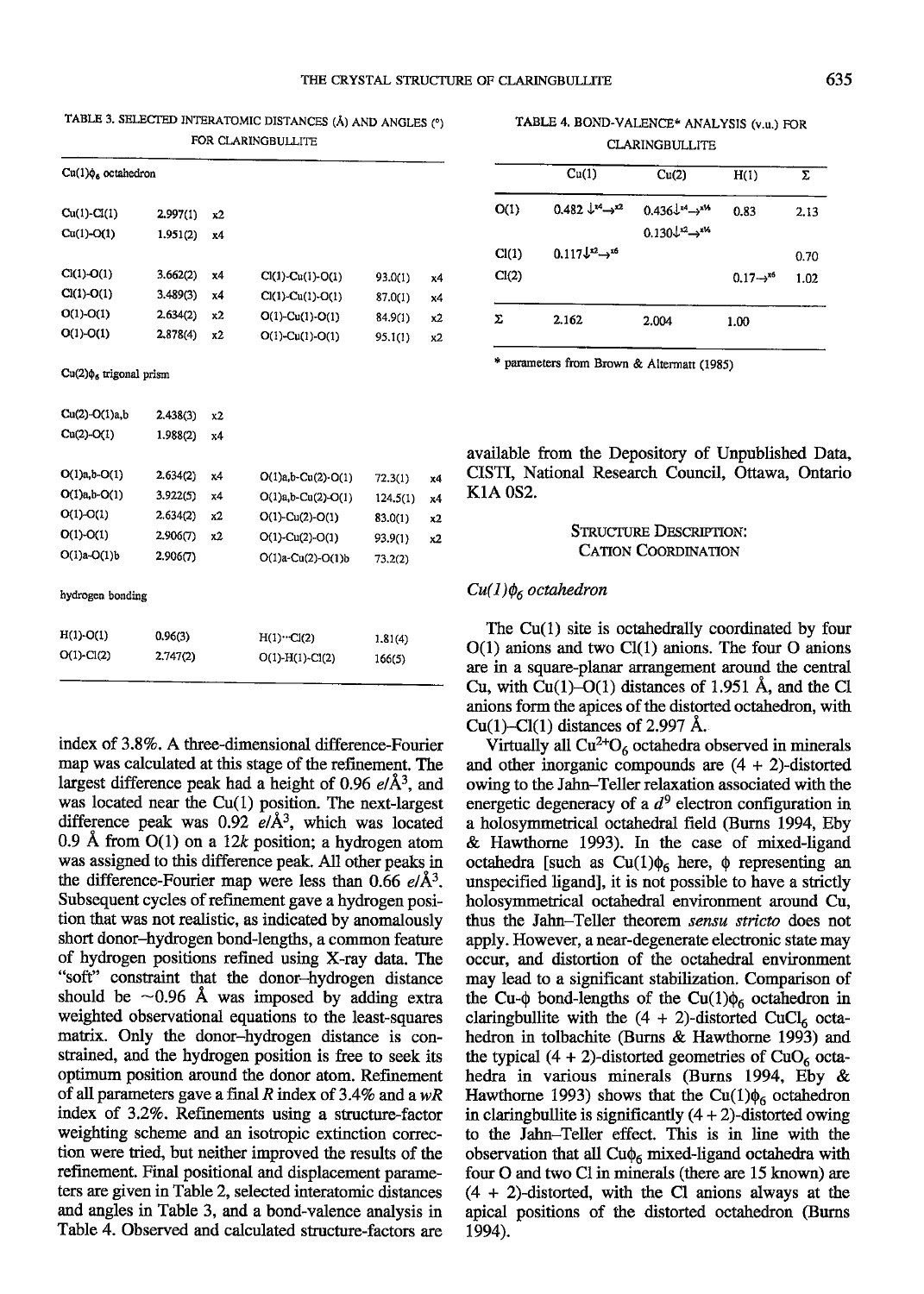# $Cu(2)\phi_6$  trigonal prism

The Cu(2) site is a  $6h$  position in the space group  $P6<sub>3</sub>/mmc$ . Site-scattering refinement indicates that the Cu(2) site is only one-third occupied, and examination of its local geometry shows that clusters of three symmetrically equivalent Cu(2) sites occur, each being separated from the other two by 0.756(3) Å. The  $2d$ position, with site symmetry  $\overline{6}m2$ , is located at the center of the three Cu(2) sites, but a difference-Fourier map (Fig. la) calculated with the Cu(2) site vacant clearly shows that the electron density is displaced off the 6 symmetry axis. The one-third occupancy factor obtained for the Cu(2) site is consistent with only one of the three  $Cu(2)$  sites being occupied on a local scale.

The Cu(2) site is coordinated by six  $O(1)$  anions in the form of a distorted trigonal prism (Fig. 1b). The  $2d$ position is at the center of the trigonal prism, and each of the Cu(2) sites is displaced away from the  $2d$  position toward one of the prism face^s, giving four short Cu(2)-O(1) bonds of 1.988  $\AA$ , and two long  $Cu(2)-O(1)$  bonds of 2.438 Å (Table 3), with a  $\langle Cu(2)-O(1) \rangle$  bond-length of 2.138 Å. The 2d position, which is at the center of the trigonal prism, is 2.102 Å away from the  $O(1)$  anions that form the apices of the rigonal prism.

By far the most common six-coordinate geometry is octahedral. The trigonal prism is an alternate arangement, but it is seldom observed in oxysalt mineral sfructures. This is probably due to the fact that ligand separations are smaller in the trigonal prism than in the octahedron; thus the octahedral geometry will have a lower energy unless ligand interaction is favorable, as is the case in some  $MS_2$  structures with M in trigonal prismatic coordination. In  $Cu^{2+}$  oxysalt minerals, the distorted octahedral arangement of ligands around  $Cu<sup>2+</sup>$  is dominant. However, in addition to claringbullite, there are three other minerals that contain  $Cu^{2+}$  in trigonal prismatic coordination: the Cu(3) site in buttgenbachite,  $Cu_{18}(NO_3)_2(OH)_{32}Cl_3·H_2O$  (Fanfani et al. 1973), the  $Cu(3)$  site in connellite,  $Cu_{19}Cl_{4}SO_{4}(OH)_{32}^{3}$ :3H<sub>2</sub>O (McLean & Anthony 1972), and the Cu(2) site in lyonsite,  $Cu_3Fe_4(VO_4)_6$  (Hughes et al. 1987). In each of these cases, the trigonal prism is distorted in a way similar to that observed in claringbullite. There are four short bonds to anions on one side of the Cu atom, and longer bonds to two anions on the other side of the Cu atom. In all cases, the four short bonds are of similar length. However, considerable variation occurs in the longer bonds:  $Cu(3)$  in buttgenbachite bonds to two (OH) anions at 2.910 A, with a bond angle of  $58.0^{\circ}$ , Cu(3) in connellite bonds to two (OH) anions at  $2.875$  Å, with a bond angle of 59.2 $^{\circ}$ , and Cu(2) in lyonsite bonds to two O anions at 2.576 Å, with a bond angle of  $82.2^\circ$ .

# STRUCTURE DESCRIPTION: CONNECTIVITY AMONG POLYHEDRA

The most striking feature of the claringbullite structure is the sheet of edge-sharing octahedra parallel to (001) (Fig. 2). The sheet contains  $Cu(1)(OH)<sub>a</sub>Cl<sub>2</sub>$ mixed-ligand edge-sharing octahedra, and has a composition  $Cu(1)_{3}(OH)_{6}Cl_{2}$ . The sheet is similar to the sheet of octahedra in botallackite (Hawthorne 1985) except that 25% of the octahedral sites are vacant. The holes in the sheet of octahedra are significantly larger than would be expected if the sheets were constructed



Fig. 1. The Cu(2) $\phi_6$  trigonal prism in claringbullite. (a) Difference-Fourier map calculated around the Cu(2) site with that site vacant. Contour interval = 2 e/ $\AA$ <sup>3</sup>; (b) the Cu(2) $\phi_6$  trigonal prism; note that each of the Cu(2) sites is only occupied in one-third of the cases.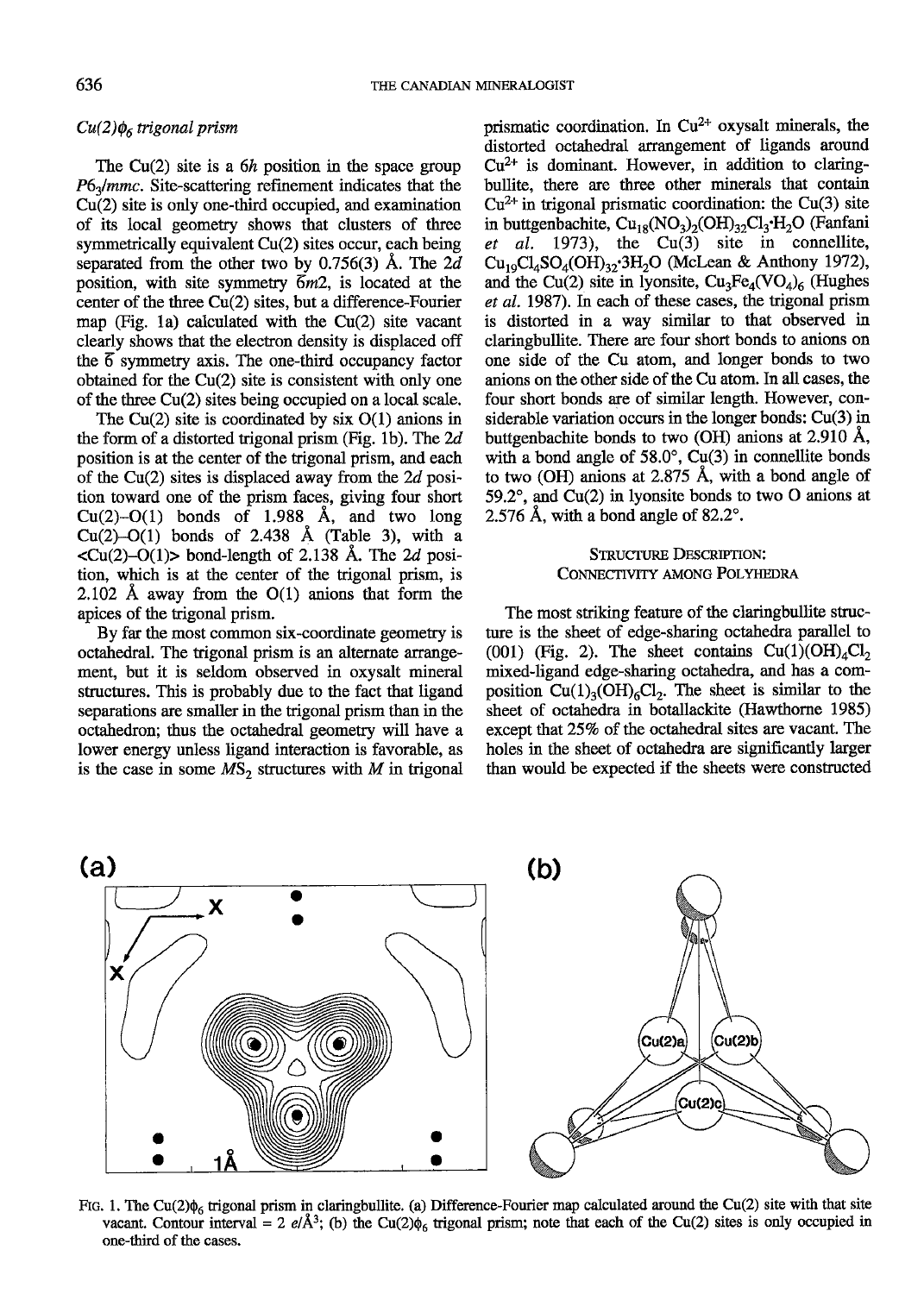

FIG. 2. The structure of claringbullite projected down [001]; the Cu(1) $\phi_6$  octahedra are shaded with a herring-bone pattern, Cl(2) atoms are shown as circles shaded with a random-dot pattem, and H atoms are small circles shaded with parallel lines; hydrogen bonds are shown as dotted lines.



Flc. 3. The structue of claringbullite projected down [100]; legend as in Figure 2. The  $Cu(2)\phi_6$  trigonal prisms are shaded with crosses.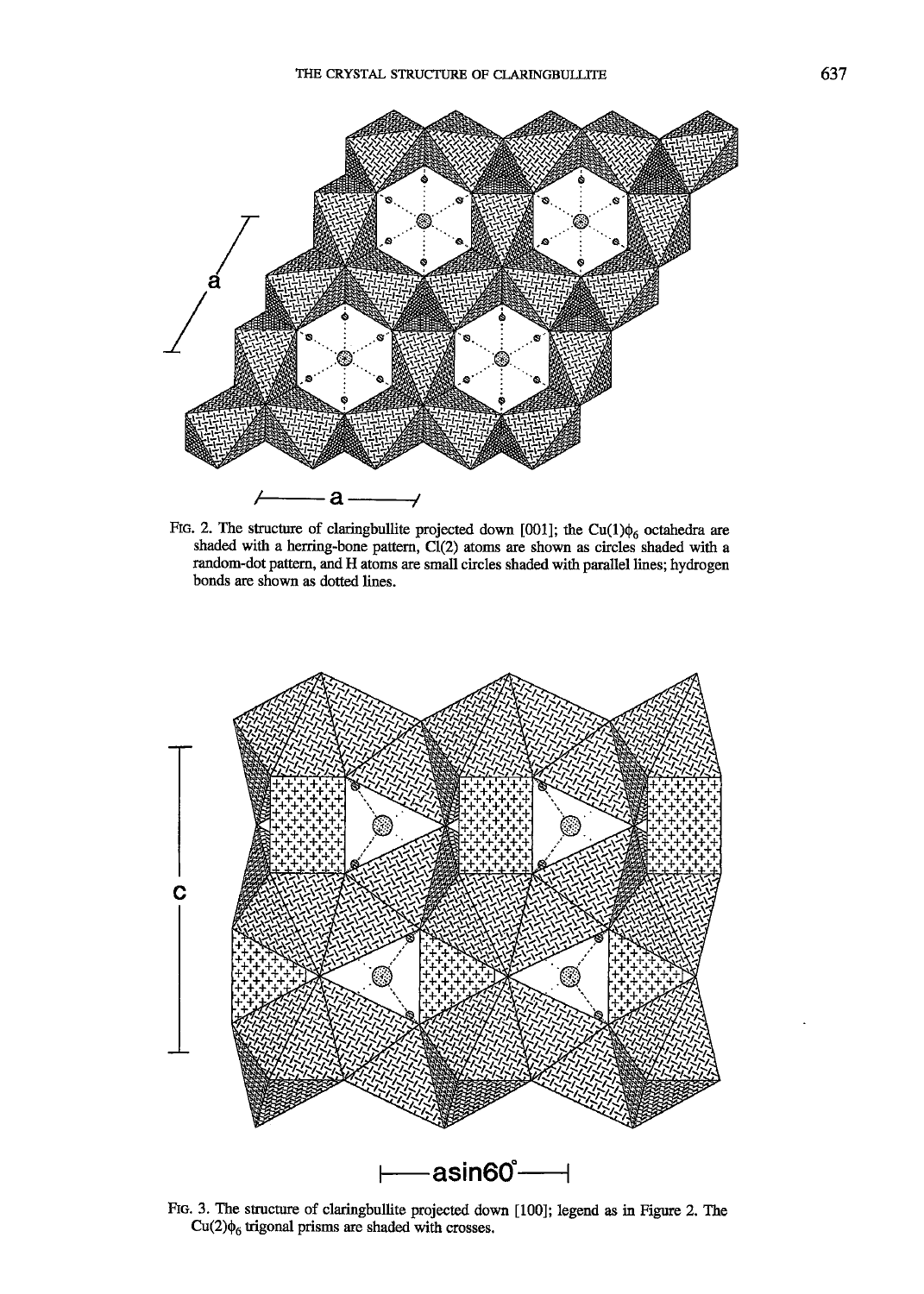from holosymmetrical octahedra; the Jahn-Teller effect distorts the Cu(1) $\phi_6$  octahedron, resulting in a distortion of the sheets of octahedra, and giving a hole  $\sim$ 4.0 Å in diameter.

The sheets of octahedra are stacked along [001] such that the holes of adjacent sheets are collineax, resulting in channels through the stucture parallel to [001]. A projection of the claringbullite structure down [100] reveals that it is a framework structure (Fig. 3). Adjacent sheets of  $\left[\text{Cu}(1)_3 \phi_8\right]$  octahedra share Cl ligands along [001], giving a  $[Cu(1)_{3}(OH)_{6}Cl]$  framework. The  $Cu(2)$  site occurs between the sheets of octahedra, at a point where the stacking of sheets provides figonal prismatic coordination (Figs. lb, 3). The Cu(2)(OH)<sub>6</sub> trigonal prism contains three ligands from adjacent sheets of octahedra, and the  $Cu(2)$ position is thus a part of the framework of the structure. The composition of this framework is  $[Cu(1)_3Cu(2)(OH)_6Cl]^{1+}$ , with a single positive charge. To satisfy the electroneutrality principle, an additional anion is required. The  $Cl(2)$  position is at the center of the channel (Fig. 2), at a point midway between adjacent sheets of octahedra (Fig. 3). The  $Cl(2)$  anion accepts a total of six hydrogen bonds, three from donor anions in each adjacent sheet (Fig. 3).

### THE CHEMICAL FORMULA OF CLARINGBULLITE

Fejer et al. (1977) gave the chemical formula of claringbullite as  $Cu_4Cl(OH)_7^nH_2O$  with  $n \approx \frac{1}{2}$ ,  $Z = 2$ . This formula gives a calculated density of  $3.92$  g/cm<sup>3</sup>, in good agreement with the measured density of 3.9  $g/cm<sup>3</sup>$ . This structure determination shows that there are two Cu sites, at the 6g and 6h positions, and the Cu(2) site is one-third occupied (see above), giving a total of eight Cu atoms per unit cell. Site-scattering refinements are consistent with these two sites containing only Cu. The structure has two Cl sites, at the  $2c$  and  $2b$  positions. Site-scattering refinement shows that the C1(1) site is occupied by Cl only, giving two Cl atoms per unit cell. The occupancy factor for the Cl(2) site refined to a value well below the ideal value for full occupancy by Cl, indicating substitution of another species or a vacancy at this site. The electroneutrality principle suggests that the substituting species is a monovalent anion, and  $(OH)^-$  is a likely candidate. A constrained site-occupancy refinement indicates that the site is approximately 29% Cl and  $71\%$  (OH), giving  $0.58(7)$  Cl and  $1.42(7)$  (OH) per unit cell. Finally, the  $O(1)$  and  $H(1)$  sites are at 12k positions, giving twelve (OH) groups per unit cell. Difference-Fourier maps calculated during the latter stages of refinement do not show any electron density attributable to hydrogenbonded  $(H<sub>2</sub>O)$ . Thus the formula for the claringbullite sample studied here is  $Cu_4Cl[Cl_{0,29}(OH)_{0,71}](OH)_{6}$ ,  $Z = 2$ , which gives a calculated density of 3.882 g/cm<sup>3</sup>.

The Cl(2) site is occupied by  $Cl_{0.29}(OH)_{0.71}$ ; there seems no reason why there should not be complete  $Cl \leftrightarrow OH$  solid solution at this site, with end-members  $Cu<sub>4</sub>(OH)<sub>7</sub>Cl$  and  $Cu<sub>4</sub>(OH)<sub>6</sub>Cl<sub>2</sub>$ . The latter may be rewritten as  $Cu_2(OH)_3Cl$ , which is the formula of botallackite (and its polymorphs atacamite and paratacamite). Thus there is the possibility of a fourth polymorph for the  $Cu<sub>2</sub>(OH)<sub>3</sub>Cl$  composition.

# RELATION TO OTHER SPECIES

We write a simplified formula of claringbullite as  $Cu_4\phi_8$  (= [Cu $\phi_2$ ]<sub>4</sub>), where  $\phi$  is an unspecified anion. There are several copper minerals of this specific stoichiometry (Table 5), and the relationship of claringbullite to these is of particular interest. Spertinilte, botallackite and tolbachite each have a structural unit based on a brucite-like  $[M\phi_2]$  sheet of edge-sharing octahedra. Despite the fact that we may write a general formula for these minerals as  $Cu\phi_2$ ,  $\phi = (OH, Cl)$ , there does not seem to be an extensive solid-solution between OH and Cl in these structures. In addition, the specific structural arrangement adopted seems to be a result of the need for  $Cu^{2+}$  to have a (4 + 2)-distorted octahedral coordination, the relative site-preferences of Cl and OH in (4 + 2)-distorted  $Cu^{2+\phi}$ <sub>6</sub> octahedra, and the requirement that the octahedra articulate completely in the  $[M\phi_2]$  sheet. Consideration of these three factors suggests that the structure of claringbullite can *not* be based on an [M $\phi$ <sub>2</sub>] sheet, despite the well-developed (001) cleavage and the indication of the formula; it was this dichotomy that prompted our study of claringbullite. This intuition turned out to be correct. The structure of claringbullite is not based on an  $[M\phi_2]$  sheet; instead it has a rather exotic atomic arrangement of its own.

Instead of an  $[M\phi_2]$  sheet, claringbullite has an  $[M_3]$  sheet similar to the  $[Al_4Zn]\phi_{12}]$  sheet in alvanite (Perflik & Dunn 1990). The composition of the sheet,  $Cu<sub>3</sub><sup>2+</sup>(OH)<sub>6</sub>Cl<sub>2</sub>$ , allows the Cl to constitute the apical ligands of the typical  $(4 + 2)$ -distorted Cu $\phi_6$ octahedron, and the connectivity of the octahedra allows the sheet to dilate relative to the analogous arrangement of holosymmetrical octahedra while retaining its connectivity. This dilation forms unusually large octahedral "holes" in the sheet (Fig. 2), at the

# TABLE 5. COPPER MINERALS OF Cu $\phi_2$ STOICHIOMETRY

| Cu <sub>2</sub> (OH) <sub>3</sub> Cl |
|--------------------------------------|
| Cu <sub>2</sub> (OH) <sub>3</sub> Cl |
| $Cu_4Cl[Cl_{0.29}(OH)_{0.21}](OH)_6$ |
| Cu <sub>2</sub> (OH) <sub>2</sub> Cl |
| Cu(OH),                              |
| CuCl,                                |
|                                      |